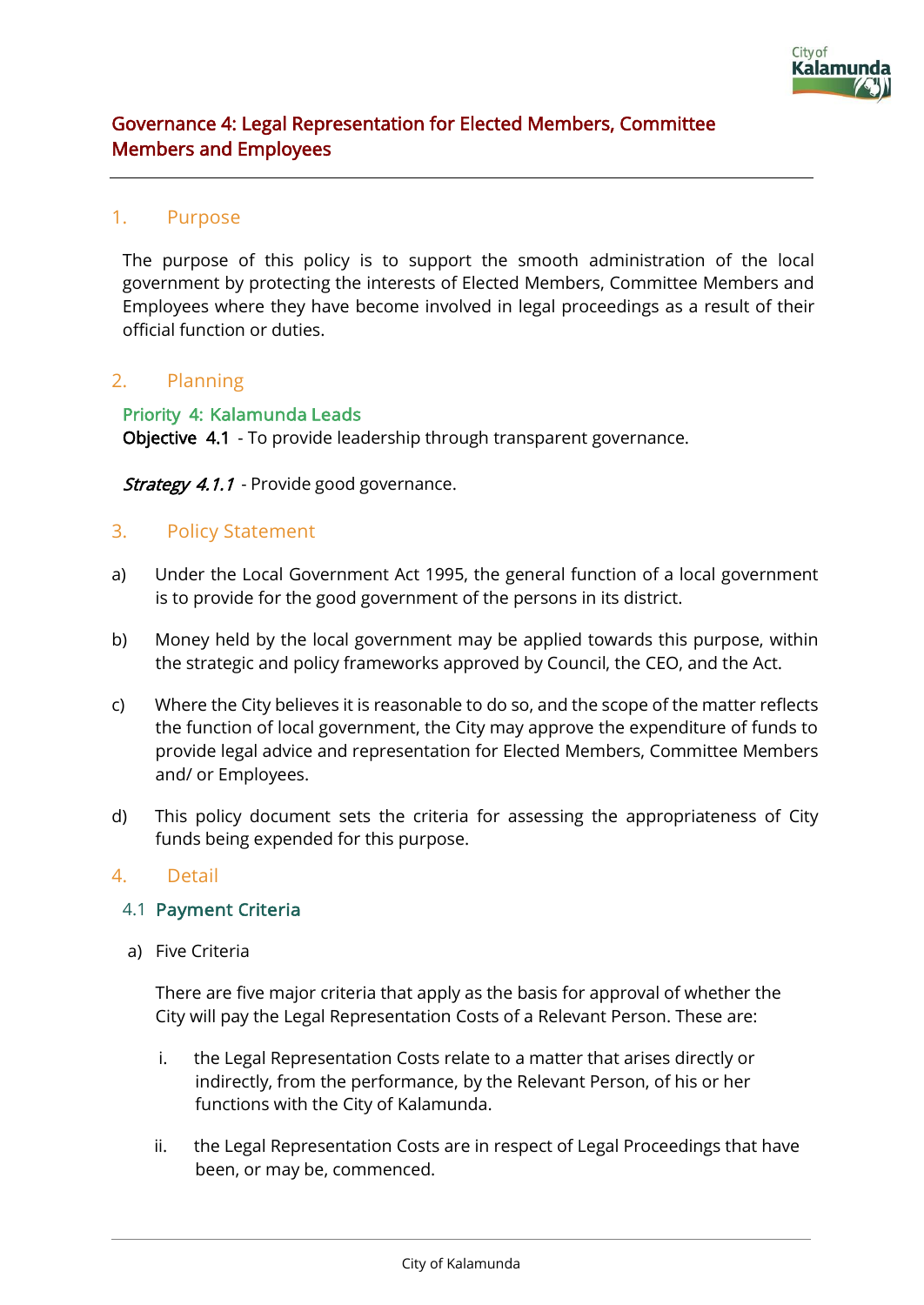- iii. in performing his or her functions, to which the Legal Representation relates, the Relevant Person has acted in good faith and has not acted unlawfully or in a way that constitutes improper conduct.
- iv. the Legal Representation Costs do not relate to a matter that is of a personal or private nature where that matter is not related to the Relevant Person's functions with the City of Kalamunda.
- v. notwithstanding any approval by the City to pay the Relevant Person's Legal Representation Costs, or any part thereof, the Relevant Person acknowledges and agrees that he or she will at all times remain personally liable for any and all Legal Representation Costs and by making the Application, irrevocably indemnifies the City against all claims for any such costs, and/ or any claims by the Relevant Person or any third party, including the Relevant Person's Lawyer, for any matter whatsoever in regard to, or arising out of the City's approval of the Application.
- b) If all of the five criteria in clause 4.1a) of this Policy are satisfied, the City may approve the payment of the Relevant Person's Legal Representation Costs to the extent permitted by this Policy.
- c) The City will not approve, unless under exceptional circumstances and at the sole discretion of the Council, or CEO under delegation, the payment of Legal Representation Costs for a defamation action, or a negligence action, instituted by a Relevant Person.
- d) The City will not approve, unless under exceptional circumstances, the payment of Legal Representation Costs for any matter being considered before a Local Government Standards Panel for an alleged breach of the Local Government Act 1995 (WA) or regulations.

# 4.2 Application for payment of Legal Representation

- a) If a Relevant Person wishes to seek payment of Legal Representation under this Policy, they must make an Application in the Approved Form and submit their Application to the CEO, or the Council if the Relevant Person is the CEO.
- b) The Application must include details of:
	- i. the matter for which Legal Representation is sought, including particulars of all party names.
	- ii. how the matter relates to the functions of the Relevant Person in performing their role for the City of Kalamunda.
	- iii. the proposed Lawyer (or law firm) to be asked to provide the Legal Representation.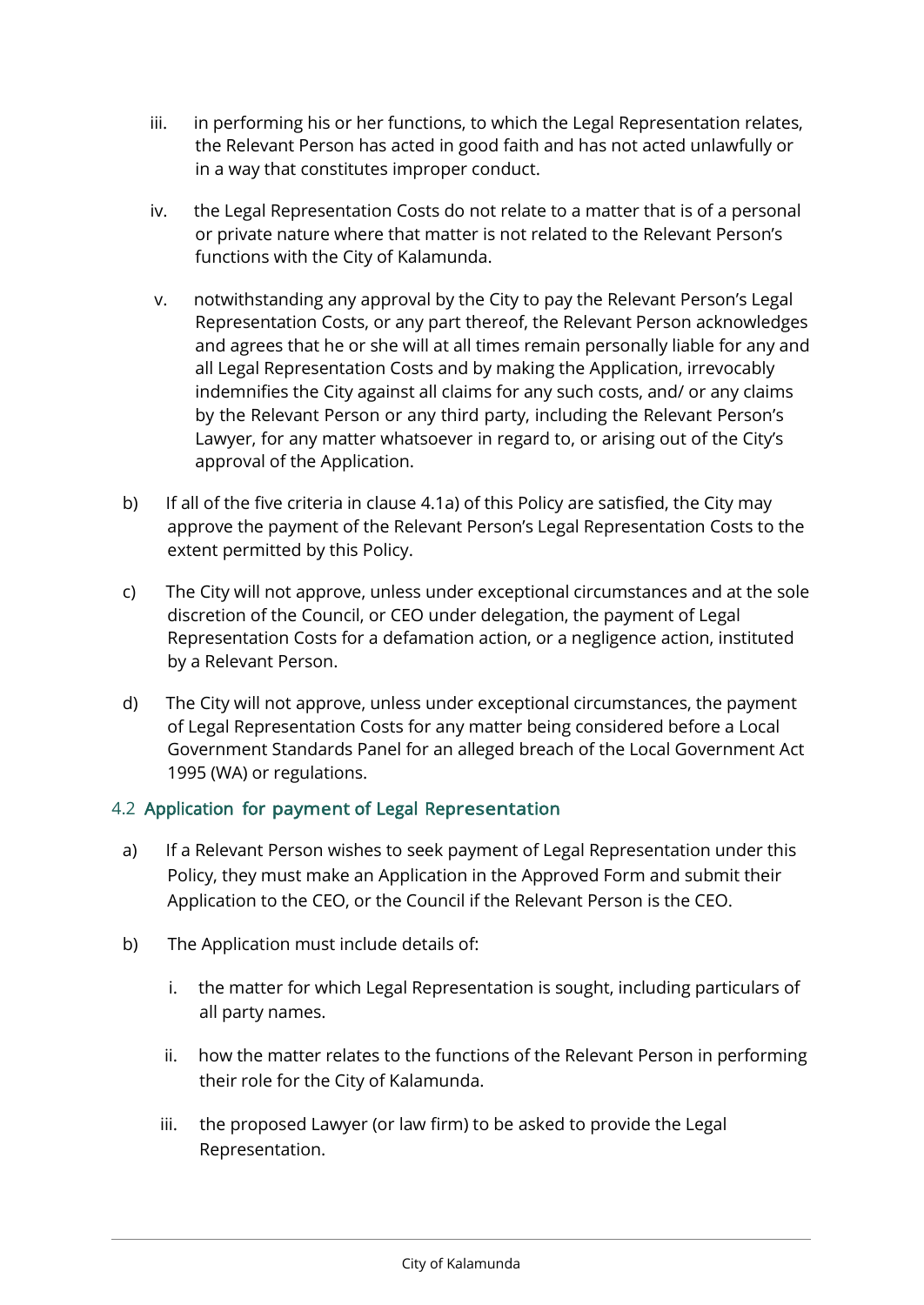- iv. the scope of Legal Representation to be sought.
- v. an estimated cost of the Legal Representation as provided by the Lawyer in writing to the Relevant Person; and
- vi. why it is in the interest of the City for the Relevant Person's Legal Representation Costs to be paid by the City.
- c) The Application is to contain a declaration by the applicant that he or she has acted in good faith and has not acted unlawfully or in a way that constitutes improper conduct in relation to the matter to which the Application relates.
- d) As far as possible, the Application is to be made before commencement of the Legal Representation to which the Application relates, or if not, the Application must include an explanation as to why the Relevant Person considers the City should consider any retrospective Legal Representative Payment that may be sought and explanation of the reason for delay in the Application.
- e) The Relevant Person must sign on the Approved Form that he or she:
	- i. has read and understands the terms of this Policy.
	- ii. acknowledges that any approval of Legal Representation Costs is conditional on the repayment provisions of clause 8 of this Policy and any other conditions to which the approval is subject; and
	- iii. undertakes to:
		- (a) inform the Lawyer acting for the Relevant Person that pursuant to this Policy and any approval by the City to pay the Relevant Person's Legal Representation Costs, the City agrees to be and is to be considered as a Non-Associated Third-Party Payer only, as per the definition of that term in section 253(1)(c) of the Legal Profession Act 2008 (WA);
		- (b) provide the City with all cost estimates and updates, together with all invoices and receipts from the Relevant Person's Lawyer at least 14 days prior to any payment being due by the Relevant Person;
		- (c) execute all documentation reasonably requested by the City in respect of the Application as may be required by the City;
		- (d) repay the City any Legal Representation Costs in accordance with the provisions of clause 8 of this Policy.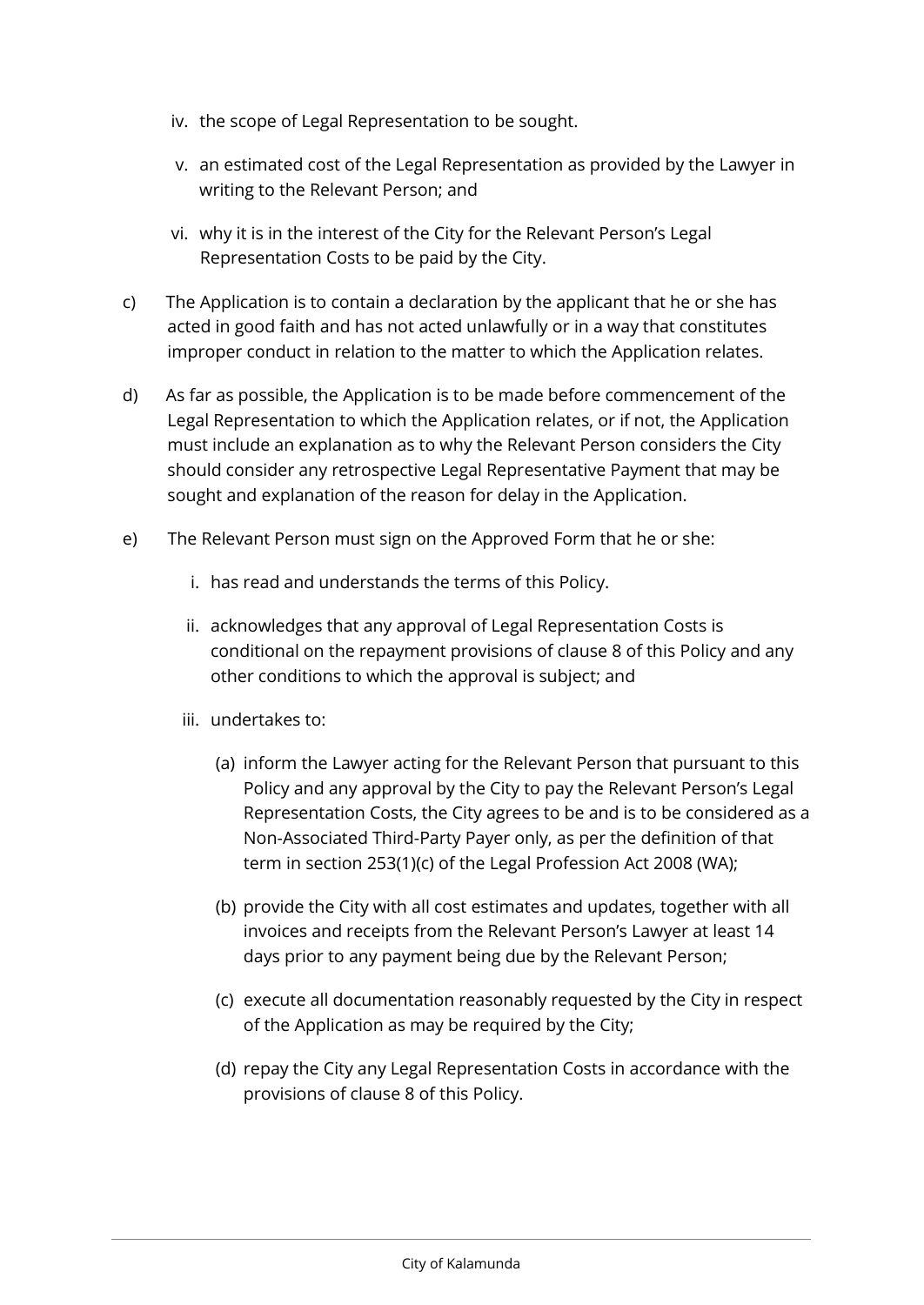f) An Application must be accompanied by a report to Council for either noting if the Application is approved by the CEO under delegated authority, or approval of the Application by the Council, or where the CEO is the applicant, by the City's Director of Corporate Services and the City's General Counsel.

## 4.3 Legal Representation Costs – Limit

- a) Council, or the CEO under delegated authority in approving an Application shall set a limit on the costs to be paid based on the estimated costs in the Application.
- b) A Relevant Person may make a further Application to Council, or to the CEO, in respect of the same matter.

## 4.4 Matters to be determined by the Council or CEO under delegation

- a) In considering an Application, Council, or the CEO, may–
	- i. refuse the Application.
	- ii. grant the Application; or
	- iii. grant the Application subject to conditions.
- b) Conditions under clause 4.4a) may include, but are not restricted to, a financial limit and/or a requirement to enter into a formal agreement, including a security agreement, relating to the payment, and repayment, of Legal Representation Costs.
- c) In assessing an Application, Council may have regard to any insurance benefits that may be available to the Applicant under the City's Councillors and Officers liability policy or its equivalent.
- d) Council may at any time vary an approval, or any conditions of approval, for the payment of Legal Representation Costs and may revoke approval in the event that the Relevant Person breaches their obligations or undertakings as required by this Policy or any conditions of the Council's approval.
- e) Council may determine that a Relevant Person whose application for Legal Representation Costs has been approved has, in respect of the matter for which Legal Representation Costs were approved:
	- i. not acted in good faith, or has acted unlawfully or in a way that constitutes improper conduct; or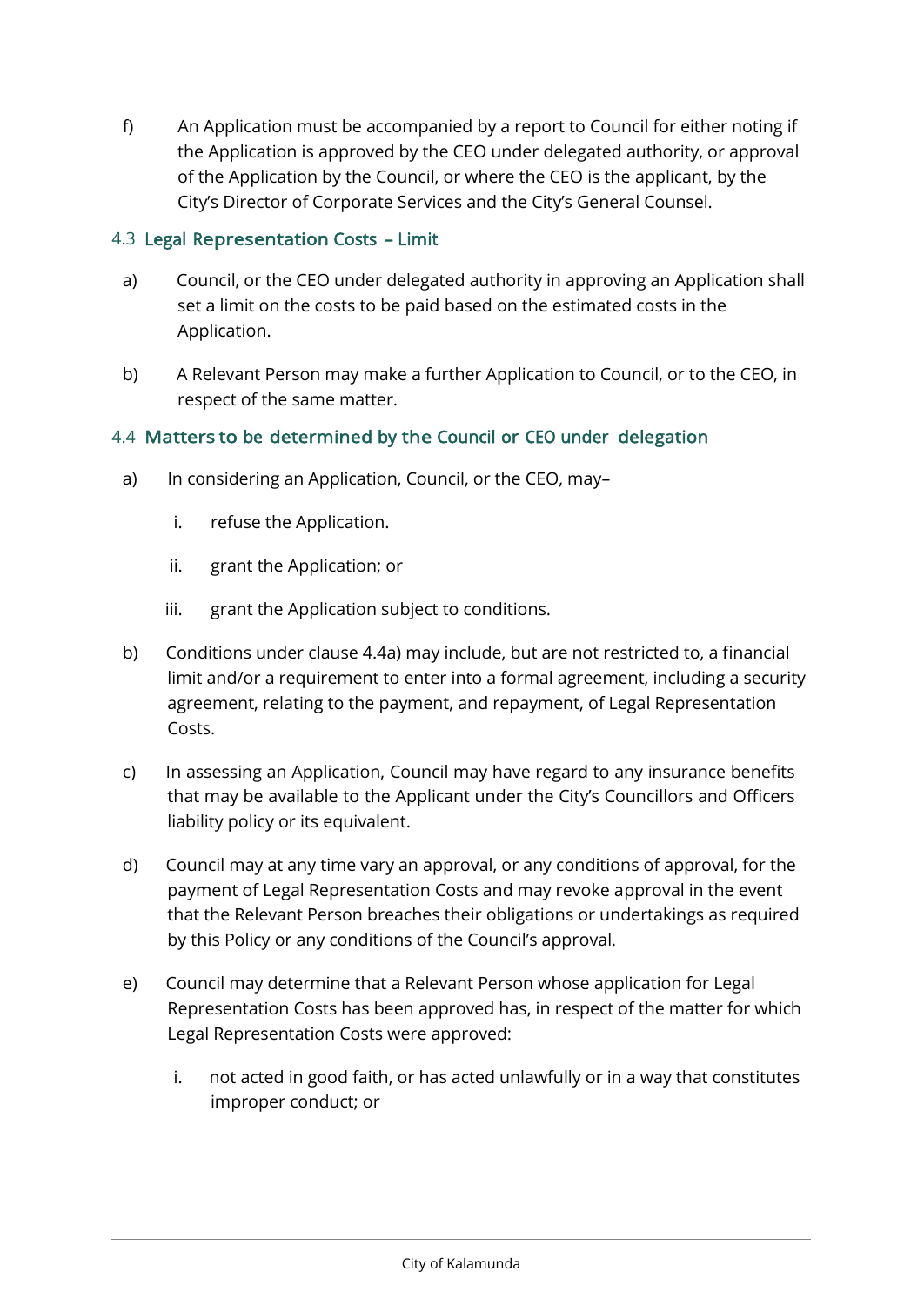- ii. given false or misleading information in respect of the application.
- f) A determination under clause 4.4e), may be made by Council only on the basis of, and consistent with, the findings of a court, tribunal or inquiry.
- g) Where Council makes a determination under clause 4.4e), the Legal Representation Costs paid by the City are to be repaid by the Relevant Person in accordance with clause 4.5, of this policy.

## 4.5 Repayment of Legal Representation Costs

- a) If a determination under clause 4.4e) above is made by the Council, the Relevant Person whose Legal Representation Costs have been paid by the City is to repay the City all or part of those costs, as determined by the Council.
- b) Repayment by the Relevant Person, if required under this clause, may be made by way of set-off, where the Relevant Person receives monies paid for costs, damages or settlement, in respect of the matter for which the City paid the Legal Representation Costs.
- c) The City may take action in a court of competent jurisdiction to recover any monies due to it under this Policy.

# 5. Community Consultation

This Policy is not subject to community consultation.

### 6. Governance

This Policy will governed by the council or the CEO where delegated under this policy.

## 7. Measures of Success

This Policy will be subject to review by Council if the performance of the policy is proving to be ineffective as determined by the Council..

# 8. Definitions

"Application for Payment of Legal Representation" also referred to in this Policy as an 'Application', means a written application in the Approved Form by a Relevant Person to the City pursuant to clause # of this Policy for payment by the City of Legal Representation Costs.

"Approved Form" means the application form annexed to this Policy and marked 'Application for Payment of Legal Representation'.